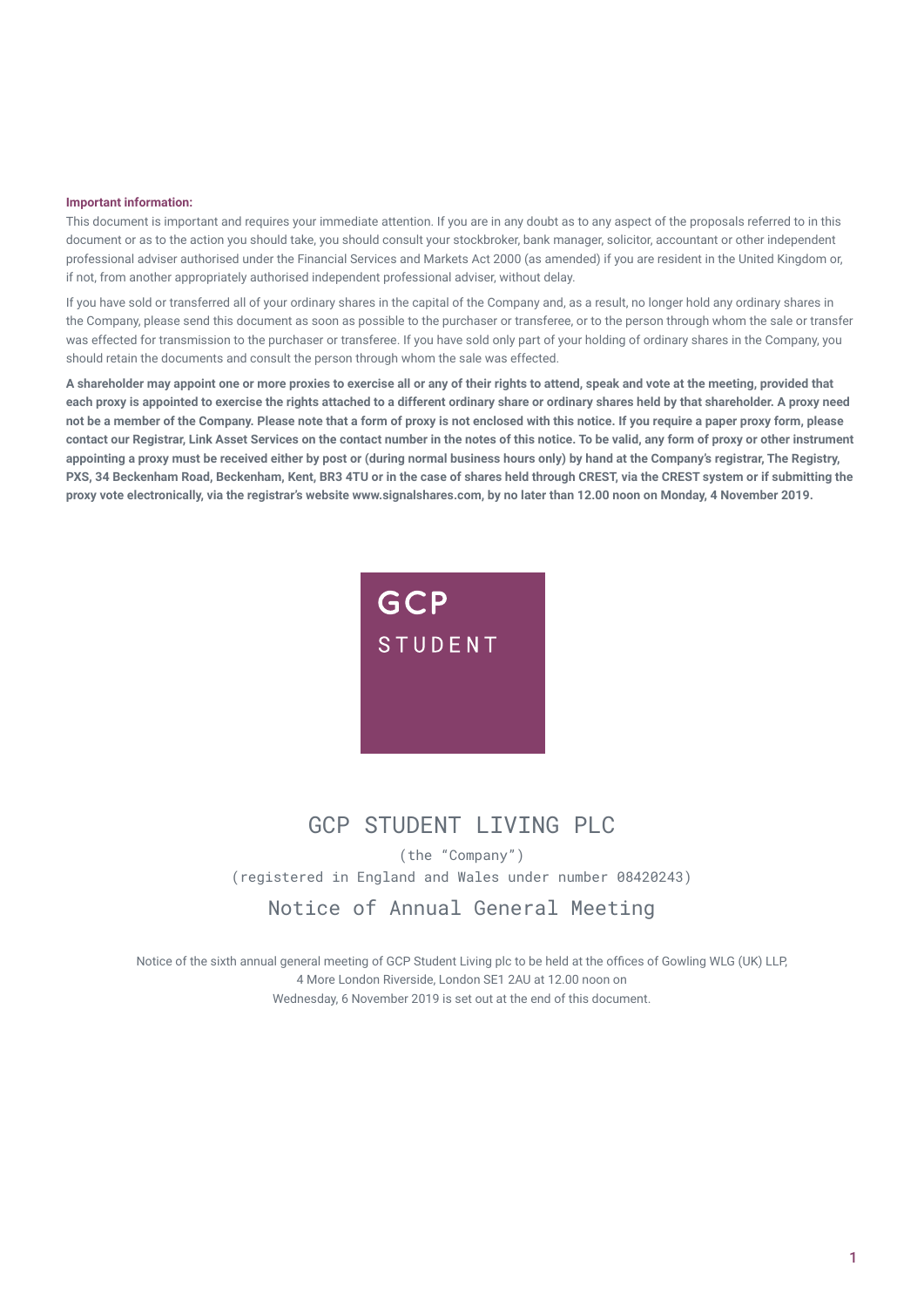Beaufort House 51 New North Road Exeter EX4 4EP

3 September 2019

Dear Shareholder,

### **Annual General Meeting 2019**

I am pleased to enclose the notice of the sixth annual general meeting of the Company which will be held at the offices of Gowling WLG (UK) LLP, 4 More London Riverside, London SE1 2AU at 12.00 noon on Wednesday, 6 November 2019. The notice of annual general meeting, which follows this letter, sets out the business to be considered at the meeting. The purpose of this letter is to explain certain elements of that business to you.

Shareholders are being asked to vote on various items of business, being: the receipt and acceptance of the strategic report, Directors' report, Auditor's report and the consolidated financial statements for the year ended 30 June 2019; the receipt and approval of the Directors' remuneration report; the re-election and election of Directors; the re‑appointment of Ernst & Young LLP as Auditor; the authorisation of the Directors to determine the remuneration of the Auditor; the approval of the Company's dividend payment policy; the authorisation of the Directors to allot ordinary shares and disapply statutory pre‑emption rights for certain issues of ordinary shares; the authorisation of the Company to make market purchases of ordinary shares; and the holding of general meetings (other than annual general meetings) on not less than 14 clear days' notice. Resolutions 1 to 11 will be proposed as ordinary resolutions and resolutions 12 to 14 will be proposed as special resolutions.

### **Resolution 1 – To receive the annual report and financial statements**

The Directors are required to present the strategic report, Directors' report and Auditor's report and the consolidated financial statements for the year ended 30 June 2019 to the meeting. These are contained in the annual report which is included in this mailing.

#### **Resolution 2 – To receive and approve the Directors' remuneration report**

Shareholders have an annual advisory vote on the Directors' remuneration report. Shareholders are being requested to vote on the receipt and approval of the Directors' remuneration report for the year ended 30 June 2019, as set out on pages 63 to 65 of the annual report.

#### **Resolutions 3 to 7 – To re‑elect/elect the Directors**

In accordance with the provisions of the AIC Code of Corporate Governance (the "AIC Code"), all Directors of the Company are subject to annual re-election.

As set out in the corporate governance statement in the annual report, following formal performance evaluation, the Board confirms that the performance of each of the Directors seeking re-election continues to be effective and demonstrates commitment to the role, and that each Director continues to be independent. Therefore, the Board believes that it is in the best interests of shareholders that these Directors be re‑elected.

During the year, the Board appointed David Hunter as a Director of the Company and, in accordance with the Company's articles of association, resolution 7 seeks approval to elect Mr Hunter as a Director. Mr Hunter is a professional strategic adviser focused principally on UK and international real estate. He is on the boards of both listed and unlisted companies in the UK and overseas, including as chairman of Custodian REIT PLC and ICG-Longbow (the real estate division of Intermediate Capital Group plc), senior independent director of Yatra Capital Limited and a director of Saffron India Real Estate Fund and is adviser to French family office Quilvest. Mr Hunter has over 25 years' experience as a fund manager, including as managing director of Aberdeen Asset Management's property fund business. David is a past president of the British Property Federation and was actively involved in the introduction of REITs to the UK. The Directors unanimously recommend his election to the Board.

The Directors believe that the Board has an appropriate balance of skills, experience, knowledge and diversity. Full biographies of all the Directors are set out on pages 46 and 47 of the annual report and are also available for viewing on the Company's website www.gcpstudent.com.

## **Resolutions 8 and 9 – To re-appoint Ernst & Young LLP as Auditor of the Company and to authorise the Directors to determine the remuneration of the Auditor**

At each general meeting at which the Company's financial statements are presented to its members, the Company is required to appoint an auditor to serve from the conclusion of that meeting until the conclusion of the next such meeting. The Board, on the recommendation of the audit and risk committee, recommends the re‑appointment of Ernst & Young LLP. Resolution 9 gives authority to the Directors to determine the Auditor's remuneration.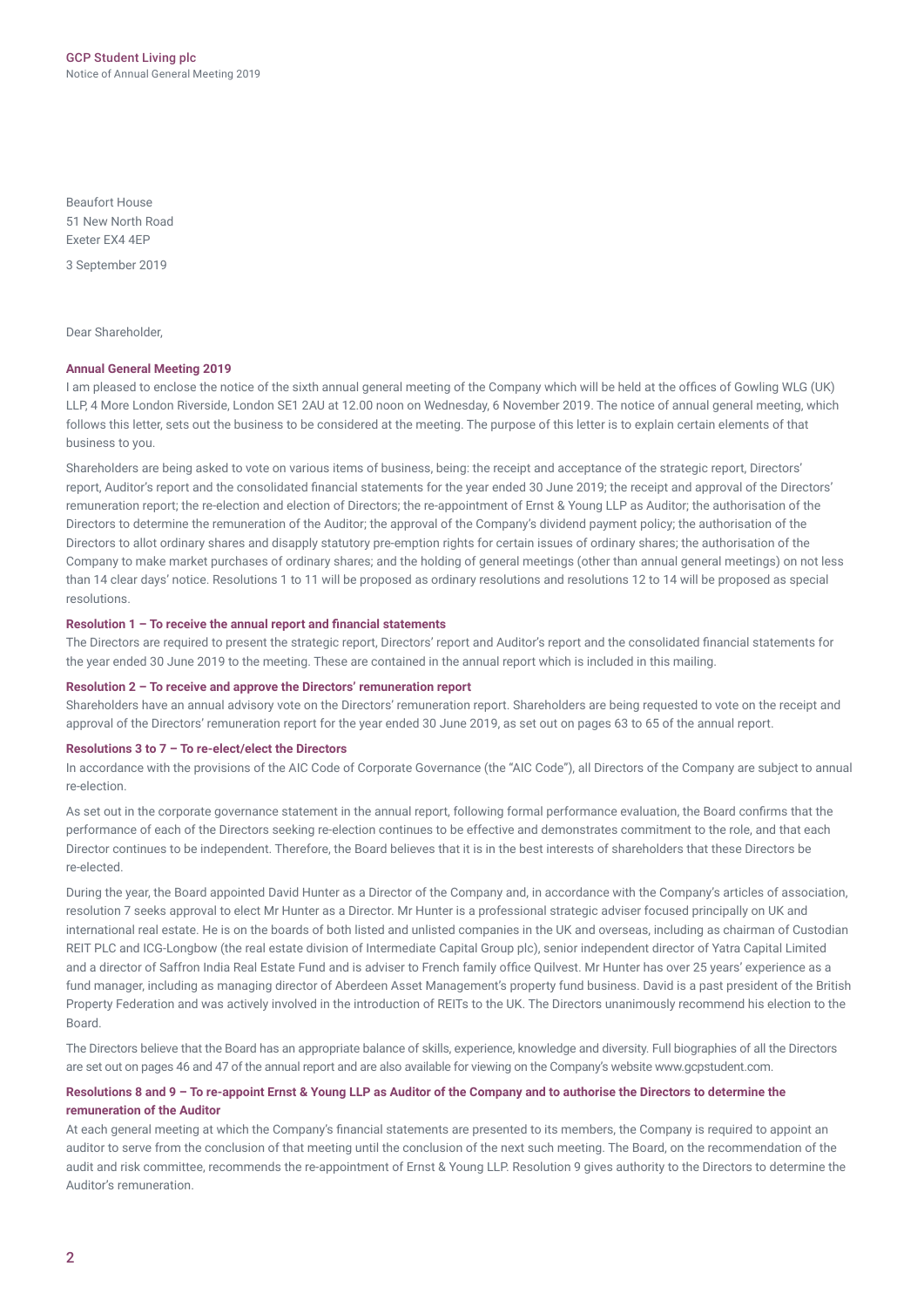#### **Resolution 10 – To approve the Company's dividend payment policy**

The Company's policy is to pay dividends on a quarterly basis, with dividends typically declared in October, January, April and July and paid in December, March, June and September each year. As the fourth dividend is payable prior to the annual general meeting, it is declared as an interim dividend and, accordingly, there is no final dividend payable.

The Board is conscious that this means that shareholders will not be given the opportunity to vote on the payment of a final dividend. Accordingly, it has been decided that shareholders will be asked to confirm their ongoing approval of the Company's current dividend policy to continue to pay four interim dividends per year (which in the year under review have totalled 6.15 pence per share) with the objective of regular, sustainable, long-term dividends with RPI inflation-linked characteristics. This is set out in resolution 10.

### **Resolution 11 – To authorise the Directors to allot ordinary shares**

Resolution 11, an ordinary resolution, would give the Directors the authority to allot ordinary shares of the Company up to an aggregate nominal amount equal to £413,654 (representing 41,365,400 ordinary shares and approximately 10% of the total issued share capital at the date of this notice). This authority replaces the authority given to the Directors at the Company's last annual general meeting and would be given for the period ending on 31 December 2020 or, if earlier, the date of the annual general meeting to be held in 2020, when a resolution for its renewal will be proposed. The Directors have no present intention of exercising such authority but it will give them flexibility should appropriate business opportunities arise.

### **Resolution 12 – To authorise the Directors to disapply pre‑emption rights**

Resolution 12, a special resolution, is being proposed to authorise the Directors to disapply the statutory pre-emption rights of existing shareholders in relation to the issue of ordinary shares for cash or the sale of ordinary shares out of treasury up to an aggregate nominal amount of £413,654 (representing approximately 10% of the total issued share capital at the date of this notice). This authority replaces the similar authority given at the last annual general meeting. This authority, if approved by shareholders, will expire at the earlier of the annual general meeting to be held in 2020, when a resolution for its renewal will be proposed, and 31 December 2020. Any ordinary shares issued on a non pre-emptive basis under this authority will be issued at a price of no less than the prevailing net asset value per ordinary share at the time of allotment together with a premium intended to at least cover the costs and expenses of the relevant issuance of shares.

No shares were held in treasury during the year or as at the date of the notice of the annual general meeting.

#### **Resolution 13 – To approve the purchase of the Company's own shares**

At the annual general meeting held on 6 November 2018, the Company was granted authority to purchase up to 14.99% of the Company's ordinary share capital in issue at that date, amounting to 57,721,176 ordinary shares. No ordinary shares have been bought back under this authority.

Resolution 13, a special resolution, will renew the Company's authority to make market purchases of up to 14.99% of the Company's total issued ordinary share capital as at the date of this notice (being 62,006,679 ordinary shares), either for cancellation or placing into treasury at the determination of the Directors. Purchases of ordinary shares will be made within guidelines established from time to time by the Board. Any purchase of ordinary shares would be made only out of the available cash resources of the Company. The maximum price which may be paid for an ordinary share must not be more than the higher of (i) 5% above the average of the closing mid-market value of ordinary shares for the five business days before the purchase is made, and (ii) the higher of the price of the last independent trade and the highest current independent bid for the ordinary shares on the trading venue where the purchase is carried out. The minimum price which may be paid is 1 pence per ordinary share.

Whilst the Directors have no present intention of using this authority, the Directors would use this authority in order to address any imbalance between the supply and demand for the ordinary shares and to manage the discount to net asset value at which the ordinary shares may trade. Ordinary shares will be repurchased only at prices (after allowing for costs) below the net asset value per ordinary share, which should have the effect of increasing the net asset value per ordinary share for remaining shareholders. The Directors would consider holding as treasury shares any ordinary shares which the Company purchases pursuant to the authority proposed to be granted by resolution 13. In relation to any repurchased ordinary shares held in treasury, unless such ordinary shares are subsequently cancelled, earnings per ordinary share will only be increased on a temporary basis until such time as the ordinary shares are subsequently sold out of treasury. This authority, if approved by shareholders, will expire at the earlier of the annual general meeting to be held in 2020, when a resolution for its renewal will be proposed, and 31 December 2020.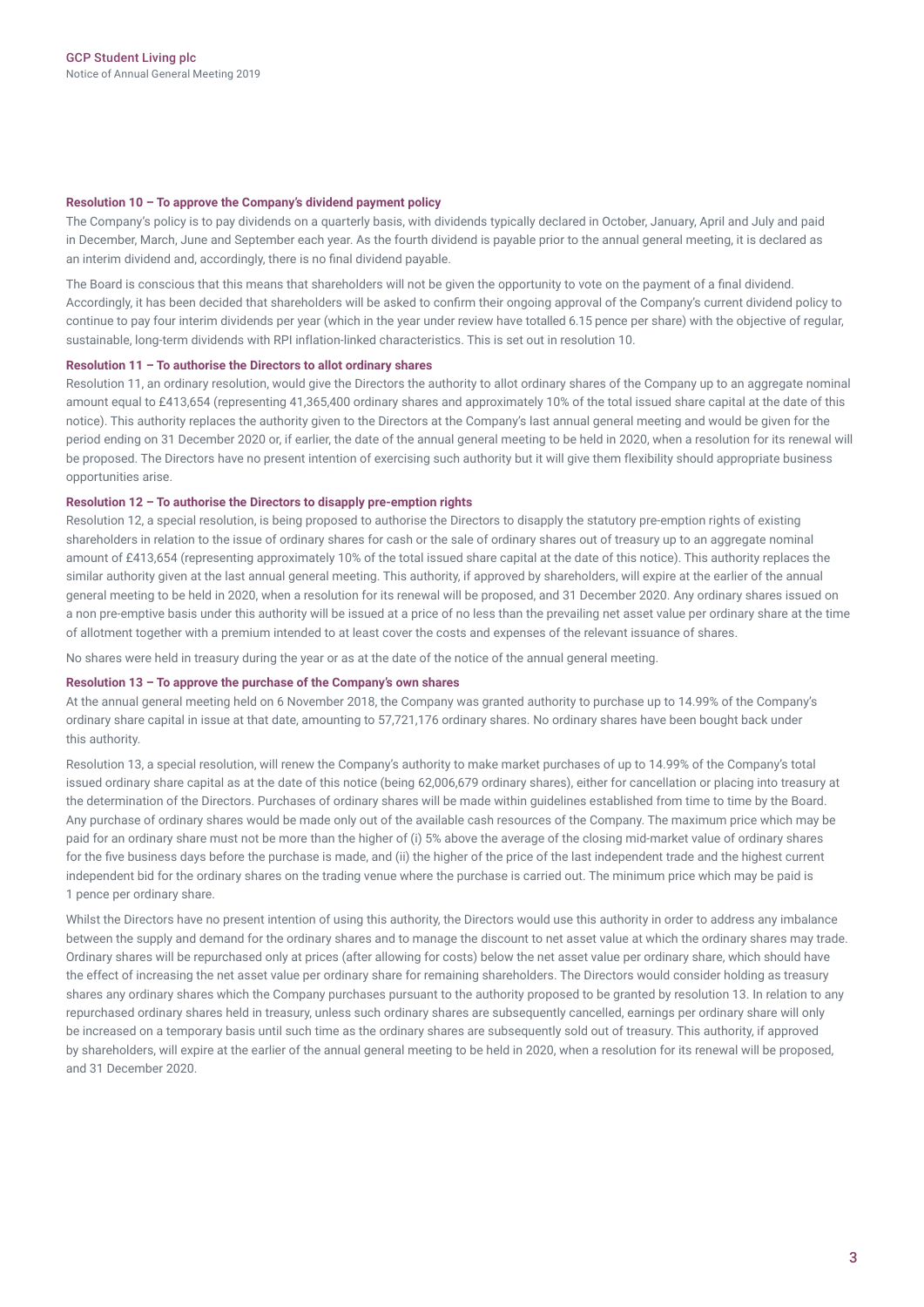#### **Resolution 14 – Notice period for general meetings**

Under the Companies Act 2006, the notice period of general meetings (other than an annual general meeting) is 21 clear days' notice unless the Company: (i) has gained shareholder approval for the holding of general meetings on 14 clear days' notice by passing a special resolution at the most recent annual general meeting; and (ii) offers the facility for all shareholders to vote by electronic means. The Company would like to preserve its ability to call general meetings (other than an annual general meeting) on less than 21 clear days' notice. The shorter notice period proposed by resolution 14 would not be used as a matter of routine, but only where the flexibility is merited by the business of the meeting and is thought to be in the interests of shareholders as a whole. The approval will be effective until the date of the annual general meeting to be held in 2020, when it is intended that a similar resolution will be proposed.

### **Board recommendation**

The Directors consider each resolution being proposed at the annual general meeting to be in the best interests of the Company and shareholders as a whole and they unanimously recommend that all shareholders vote in favour of them, as they intend to do in respect of their own beneficial shareholdings (which represent approximately 0.02% of the Company's issued ordinary shares as at 3 September 2019).

### **Action to be taken**

If you would like to vote on the resolutions but will not be attending the annual general meeting, you may appoint a proxy online at www.signalshares.com. Alternatively, if you hold your shares in CREST, you can appoint a proxy via the CREST system. Notice of your appointment of a proxy should reach the Company's registrar by 12.00 noon on Monday, 4 November 2019. If you hold your shares through a nominee service, please contact the nominee service provider regarding the process for appointing a proxy.

Yours sincerely,

**Robert Peto** Chairman 3 September 2019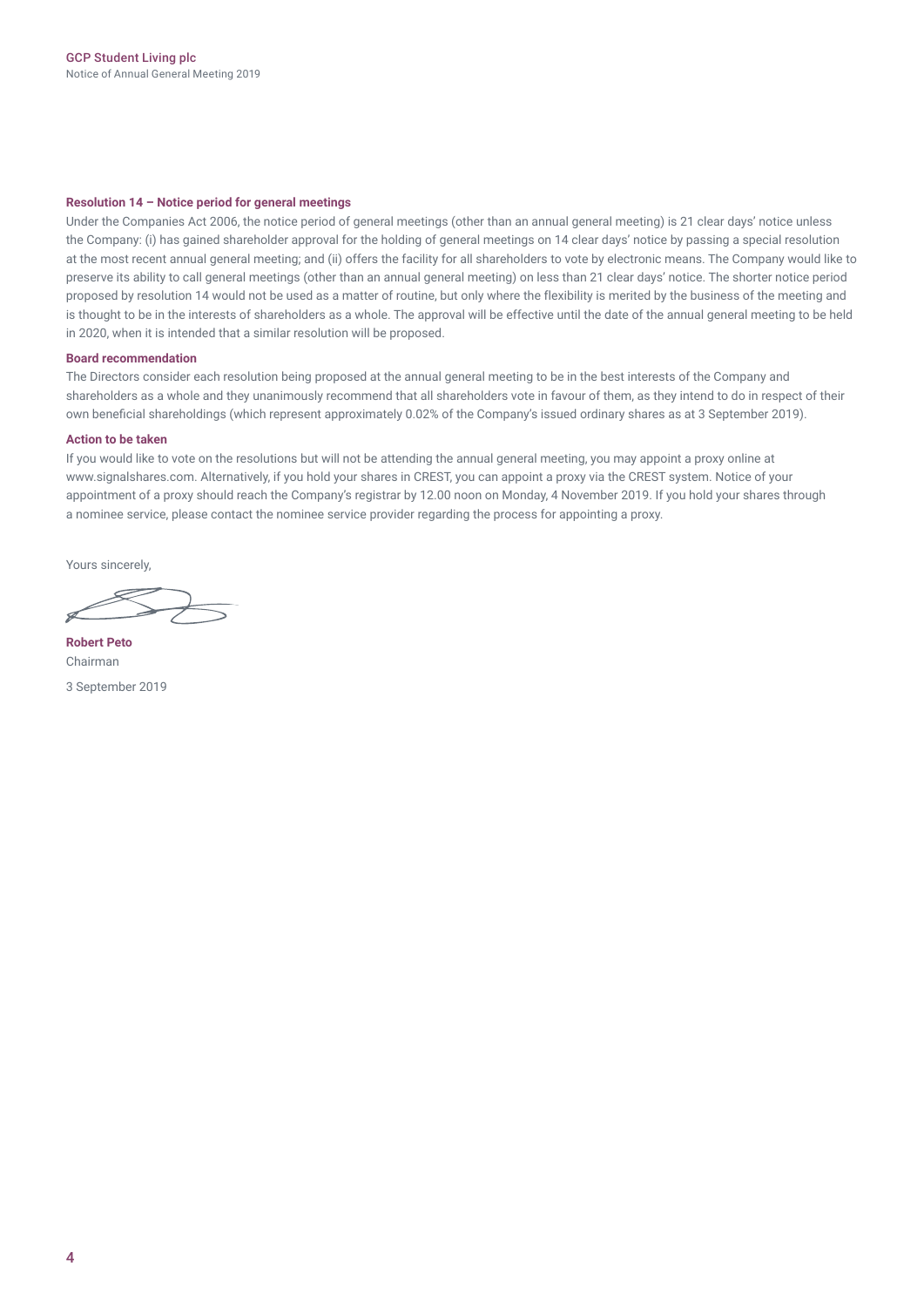# NOTICE OF ANNUAL GENERAL MEETING

NOTICE IS HEREBY GIVEN that the fifth ANNUAL GENERAL MEETING of GCP Student Living plc will be held at the offices of Gowling WLG (UK) LLP, 4 More London Riverside, London SE1 2AU at 12.00 noon on Wednesday, 6 November 2019 to consider and vote on the resolutions below.

Resolutions 1 to 11 (inclusive) will be proposed as ordinary resolutions; this means that for each of those ordinary resolutions to be passed, more than half of the votes cast must be in favour. Resolutions 12 to 14 (inclusive) will be proposed as special resolutions; this means that for each of those resolutions to be passed, at least three‑quarters of the votes cast must be in favour.

## **Ordinary resolutions**

- 1. To receive and, if thought fit, to accept the strategic report, Directors' report, Auditor's report and the consolidated financial statements for the year ended 30 June 2019.
- 2. To receive and approve the Directors' remuneration report for the year ended 30 June 2019, as set out in the Company's annual report and consolidated financial statements for the year ended 30 June 2019.
- 3. To re‑elect Robert Peto as a Director of the Company.
- 4. To re-elect Gillian Day as a Director of the Company.
- 5. To re‑elect Malcolm Naish as a Director of the Company.
- 6. To re‑elect Marlene Wood as a Director of the Company.
- 7. To elect David Hunter as a Director of the Company
- 8. To re-appoint Ernst & Young LLP as Auditor to the Company, to hold office from the conclusion of this meeting until the conclusion of the next general meeting at which financial statements are laid before the Company.
- 9. To authorise the Directors to determine the remuneration of the Auditor of the Company.
- 10. To approve the Company's dividend policy to continue to pay four interim dividends per year, which in the year ended 30 June 2019 have totalled 6.15 pence per share, with the objective of regular, sustainable, long-term dividends with RPI inflation-linked characteristics.
- 11. THAT the Directors be and they are hereby generally and unconditionally authorised in accordance with section 551 of the Companies Act 2006 (the "Act") to exercise all the powers of the Company to allot ordinary shares of 1 pence each in the capital of the Company ("ordinary shares") up to an aggregate nominal value of £413,654 equivalent to approximately 10% of the issued share capital of the Company as at 3 September 2019, such authority to expire (unless previously renewed, varied or revoked by the Company in general meeting) at the earlier of the conclusion of the annual general meeting of the Company to be held in 2020 and 31 December 2020, save that the Company may, at any time prior to the expiry of such power, make offers or enter into agreements which would or might require ordinary shares to be allotted or sold after the expiry of such power and the Directors may allot or sell ordinary shares in pursuance of such an offer or agreement as if such power had not expired.

## **Special resolutions**

12. THAT, conditional upon the passing of resolution 11 above, the Directors be and they are hereby empowered, in accordance with sections 570 and 573 of the Companies Act 2006 (the "Act"), to allot and to sell ordinary shares from treasury for cash, pursuant to the authority conferred on the Directors by resolution 11 above, as if section 561 of the Act did not apply to any such allotment or sale up to an aggregate nominal amount of £413,654 (equivalent to approximately 10% of the issued share capital as at 3 September 2019), such power to expire at the earlier of the conclusion of the annual general meeting of the Company to be held in 2020 and 31 December 2020 (unless previously renewed, varied or revoked by the Company in general meeting) save that the Company may, at any time prior to the expiry of such power, make an offer to enter into an agreement which would or might require ordinary shares to be allotted or sold after the expiry of such power and the Directors may allot or sell ordinary shares in pursuance of such an offer or agreement as if such power had not expired.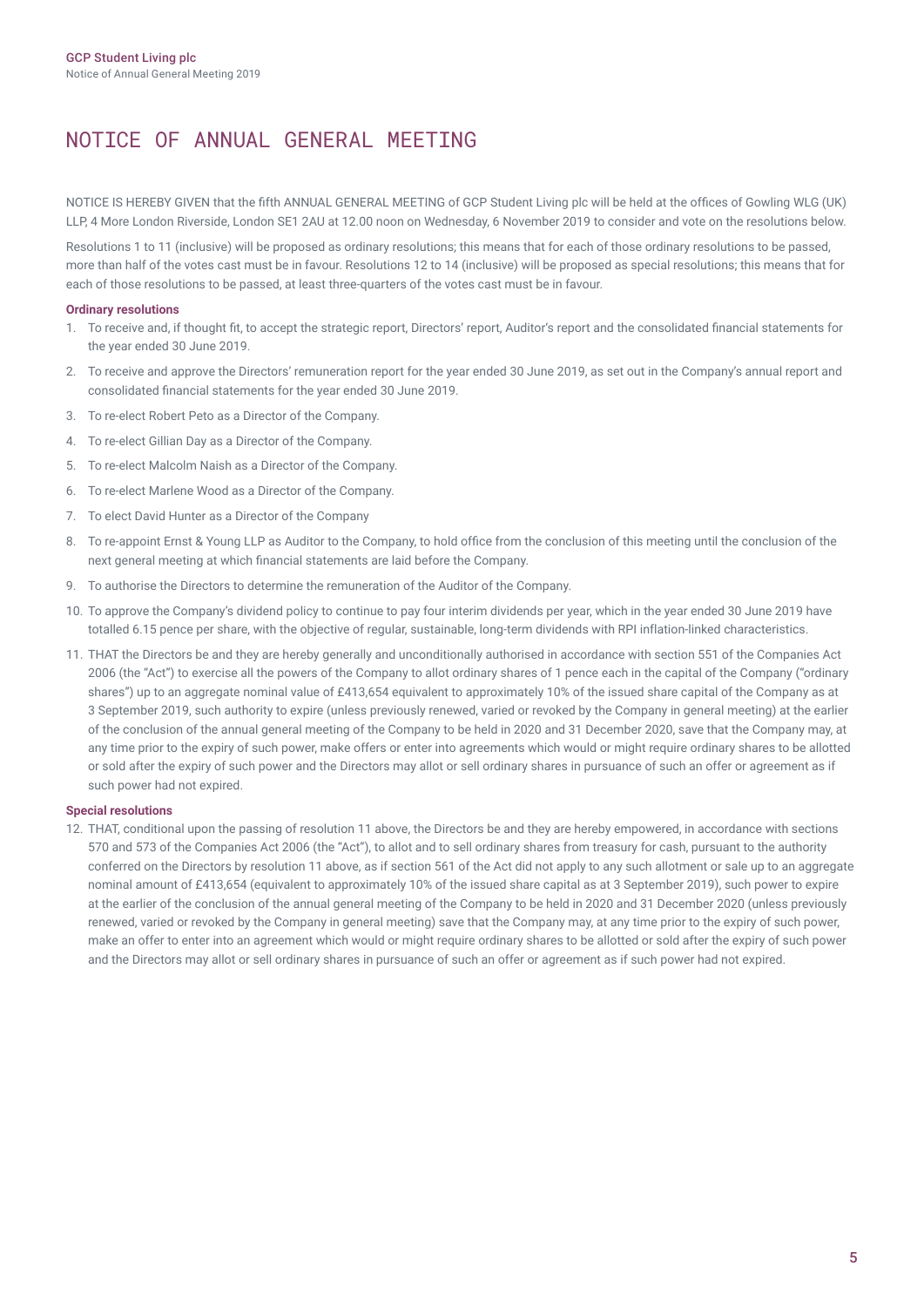## NOTICE OF ANNUAL GENERAL MEETING CONTINUED

- 13. THAT the Company be and is hereby generally and unconditionally authorised in accordance with section 701 of the Companies Act 2006 (the "Act") to make market purchases (within the meaning of section 693(4) of the Act) of ordinary shares provided that:
	- a) the maximum number of ordinary shares hereby authorised to be purchased is 62,006,679 (representing 14.99% of the ordinary shares in issue as at the date of this notice);
	- b) the minimum price which may be paid for each ordinary share is 1 pence;
	- c) the maximum price which may be paid for each ordinary share shall not be more than the higher of: (i) an amount equal to 105% of the average of the closing mid-market value of ordinary shares taken from the Daily Official List of the London Stock Exchange for the five business days immediately preceding the day on which the contract of purchase is made; and (ii) the higher of the price of the last independent trade in the ordinary shares and the highest then current independent bid for the ordinary shares on the trading venue where the purchase is carried out;
	- d) this authority will (unless previously renewed, varied or revoked by the Company in general meeting) expire at the earlier of the conclusion of the annual general meeting of the Company to be held in 2020 and 31 December 2020;
	- e) the Company may make a contract of purchase for ordinary shares under this authority before this authority expires which will or may be executed wholly or partly after its expiration; and
	- f) any ordinary shares bought back under the authority hereby granted may, at the discretion of the Directors, be cancelled or held in treasury and if held in treasury, may be resold from treasury or cancelled at the discretion of the Directors.
- 14. THAT a general meeting, other than an annual general meeting, may be called on not less than 14 clear days' notice.

By order of the Board

### **Link Company Matters Limited**

Company Secretary

3 September 2019

Registered office: 51 New North Road Exeter EX4 4EP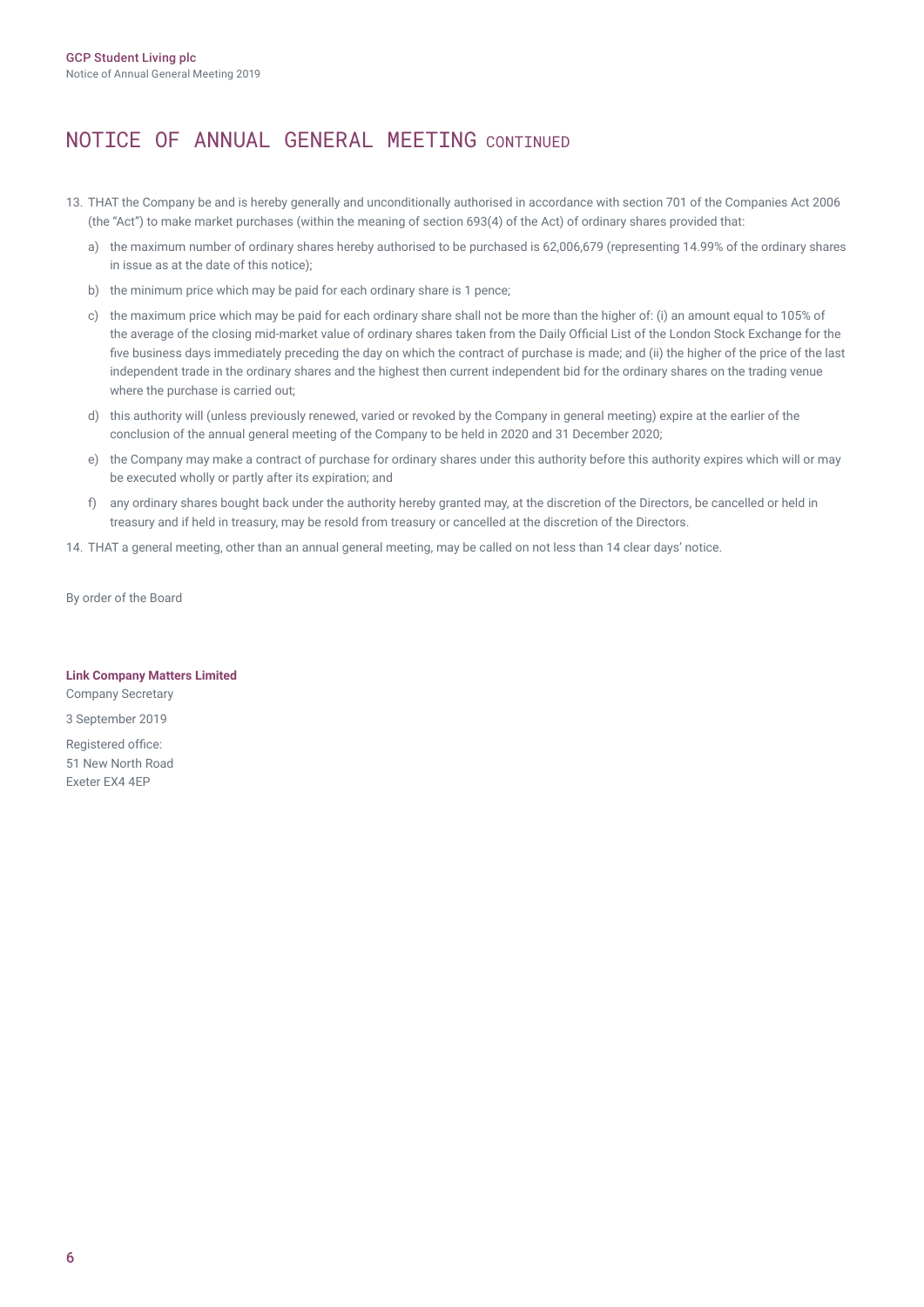# **NOTES**

1. Holders of ordinary shares are entitled to attend, speak and vote at the annual general meeting. A member entitled to attend, speak and vote at this meeting may appoint one or more persons as his/her proxy to attend, speak and vote on his/her behalf at the meeting. A proxy need not be a member of the Company. If multiple proxies are appointed, they must not be appointed in respect of the same shares. To be effective, the proxy vote together with any power of attorney or other authority under which it is signed or a certified copy thereof, should be lodged at the office of the Company's Registrar, The Registry, PXS, 34 Beckenham Road, Beckenham, Kent, BR3 4TU no later than 12.00 noon on Monday, 4 November 2019.

Shareholders may submit their proxy vote electronically via the Registrar's website by visiting www.signalshares.com. From there, shareholders can log in to their Signal Shares account or register for Signal Shares by following the on-screen instructions. You will need to enter your Investor Code, which can be found on your share certificate or dividend tax voucher. For an electronic proxy to be valid, the appointment must be received by the Company's Registrar, Link Asset Services, by no later than 12.00 noon on Monday, 4 November 2019.

If you need help with voting online, or require a paper proxy form, please contact our Registrar, Link Asset Services, on 0871 664 0391 if calling from the UK, or +44 (0) 371 664 0391 if calling from outside of the UK, or email Link at enquiries@linkgroup.co.uk.

If you return more than one proxy appointment, either by paper or electronic communication, that received last by Link Asset Services before the latest time for the receipt of proxies will take precedence. You are advised to read the terms and conditions of use carefully. Electronic communication facilities are open to all shareholders and those who use them will not be disadvantaged.

The appointment of a proxy will not prevent a member from attending the meeting and voting in person if he/she so wishes. A member present in person or by proxy shall have one vote on a show of hands and on a poll every member present in person or by proxy shall have one vote for every ordinary share of which he/ she is the holder. The termination of the authority of a person to act as proxy must be notified to the Company in writing. Amended instructions must be received by the Company's Registrar by the deadline for receipt of proxies.

A shareholder may appoint more than one proxy in relation to the Meeting provided that each proxy is appointed to exercise the rights attached to a different ordinary share or ordinary shares held by that shareholder. A proxy need not be a shareholder of the Company. A failure to specify the number of shares to which each proxy appointment relates or specifying an aggregate number of shares in excess of those held by the member will result in the proxy appointment being invalid. Please indicate if the proxy instruction is one of multiple instructions being given. All proxy forms must be signed and should be returned together in the same envelope if possible.

In the case of joint holders, where more than one of the joint holders purports to appoint a proxy, only the appointment submitted by the most senior holder will be accepted. Seniority is determined by the order in which the names of the joint holders appear in the Company's Register of Members in respect of the joint holders (the first named being the most senior).

Only those ordinary shareholders registered in the register of members of the Company as at close of business on Monday, 4 November 2019 (the "specified time") shall be entitled to attend or vote at the aforesaid annual general meeting in respect of the number of shares registered in their name at that time. Changes to entries on the relevant register of securities after close of business on Monday, 4 November 2019 shall be disregarded in determining the rights of any person to attend or vote at the meeting. If the meeting is adjourned to a time not more than 48 hours after the specified time applicable to the original meeting, that time will also apply for the purpose of determining the entitlement of members to attend and vote (and for the purpose of determining the number of votes they may cast) at the adjourned meeting. If however the meeting is adjourned for a longer period then, to be so entitled, members must be entered on the Company's register of members at the time which is 48 hours before the time fixed for the adjourned meeting, or if the Company gives notice of the adjourned meeting, at the time specified in that notice.

2. Shareholders who hold their shares electronically may submit their votes through CREST. Instructions on how to vote through CREST can be found by accessing the following website: www.euroclear.com/CREST.

CREST members who wish to appoint a proxy or proxies by utilising the CREST electronic proxy appointment service may do so for this meeting and any adjournment thereof by following the procedures described in the CREST manual. CREST personal members or other CREST sponsored members, and those CREST members who have appointed a voting service provider(s), should refer to their CREST sponsor or voting service provider(s), who will be able to take the appropriate action on their behalf.

In order for a proxy appointment or instruction made by means of CREST to be valid, the appropriate CREST message (a "CREST Proxy Instruction") must be properly authenticated in accordance with Euroclear UK & Ireland Limited's specifications and must contain the information required for such instructions, as described in the CREST manual (available via www.euroclear.com/CREST). The message, in order to be valid, must be transmitted so as to be received by the Company's agent (ID RA10) by the latest time for receipt of proxy appointments specified in note 1 above. For this purpose, the time of receipt will be taken to be the time (as determined by the timestamp applied to the message by the CREST Applications Host) from which the Company's agent is able to retrieve the message by enquiry to CREST in the manner prescribed by CREST. After this time, any change of instructions to proxies appointed through CREST should be communicated to the appointee through other means. CREST members and, where applicable, their CREST sponsors or voting service providers should note that Euroclear UK & Ireland Limited does not make available special procedures in CREST for any particular messages. Normal system timings and limitations will therefore apply in relation to the input of CREST Proxy Instructions. It is the responsibility of the CREST member concerned to take (or, if the CREST member is a CREST personal member or sponsored member or has appointed a voting service provider(s), to procure that his CREST sponsor or voting service provider(s) take(s)) such action as shall be necessary to ensure that a message is transmitted by means of the CREST system by any particular time.

In this connection, CREST members and, where applicable, their CREST sponsors or voting service providers are referred, in particular, to those sections of the CREST manual concerning practical limitations of the CREST system and timings.

The Company may treat as invalid a CREST Proxy Instruction in the circumstances set out in Regulation 35(5) (a) of the Uncertificated Securities Regulations 2001.